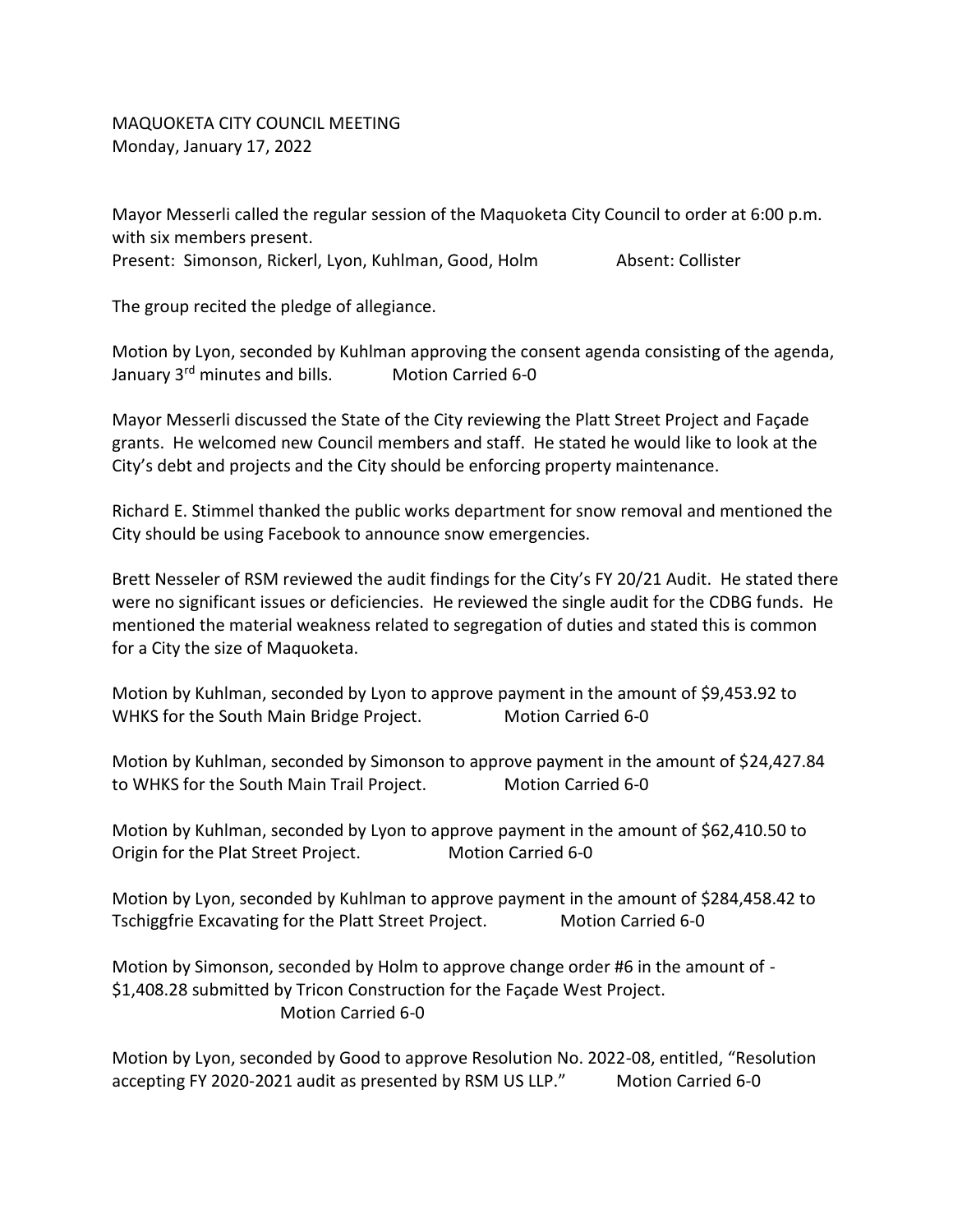Boldt reported it is good to have the audit done and there were no surprises.

Motion by Holm, seconded by Lyon approving Resolution No. 2022-09, entitled, "Resolution to establish a public hearing on Monday, February 7, 2022 at 6:00 p.m. for the 2022 Community Development Block Grant – CB Public Facilities (CDBG-CV) Application." Motion Carried 6-0

Motion by Lyon, seconded by Good approving Resolution No. 2022-10, entitled, "Resolution setting Monday, February 7, 2022 at 6:00 p.m. as public hearing for the purpose of soliciting written and oral comments on the City's proposed fiscal year 2022-2023 maximum property tax dollars from certain levies." Motion Carried 6-0

Motion by Good, seconded by Kuhlman approving Resolution No. 2022-11, entitled, "Resolution approving American Rescue Plan dollars be spent on Emergency 911 equipment." Motion Carried 6-0

Motion by Simonson, seconded by Good to authorize payment in the amount of \$79,664.00 to Jackson County 911 Service Board for the Emergency Service Radio Communications System (ISICS). Motion Carried 6-0

Motion by Holm, seconded by Rickerl to authorize replacement of incandescent traffic heads in the amount of \$7,964.00 for the Platt Street Project. Motion Carried 6-0

Holm reported that the agreement with McClure for Reconstruct Runway project would reconstruct 500 feet of the north end of the runway.

Pudenz reported the design for the project would be done this year with bids in the winter of 23 and construction in the summer of 23.

Motion by Good, seconded by Lyon to approve agreement with McClure for design and bidding services for the Reconstruct Runway 15 End Project for the Maquoketa Airport in the amount of \$227,800. Motion Carried 5-1 Nay: Rickerl

When asked what type of planes use the airport Pudenz reported that A-1 and B-1 aircraft use the airport. This project would allow larger twin engines and smaller business jets to use the airport.

Rickerl questioned who uses the airport and Ellenz reported a mix of private individuals and businesses.

Motion by Lyon, seconded by Good to approve Geotechnical Service Agreement with Construction Materials Testing (CMT) in the amount of \$7,810 for the Reconstruction Runway 15 End Project at the Airport. Motion Carried 5-1 Nay: Rickerl